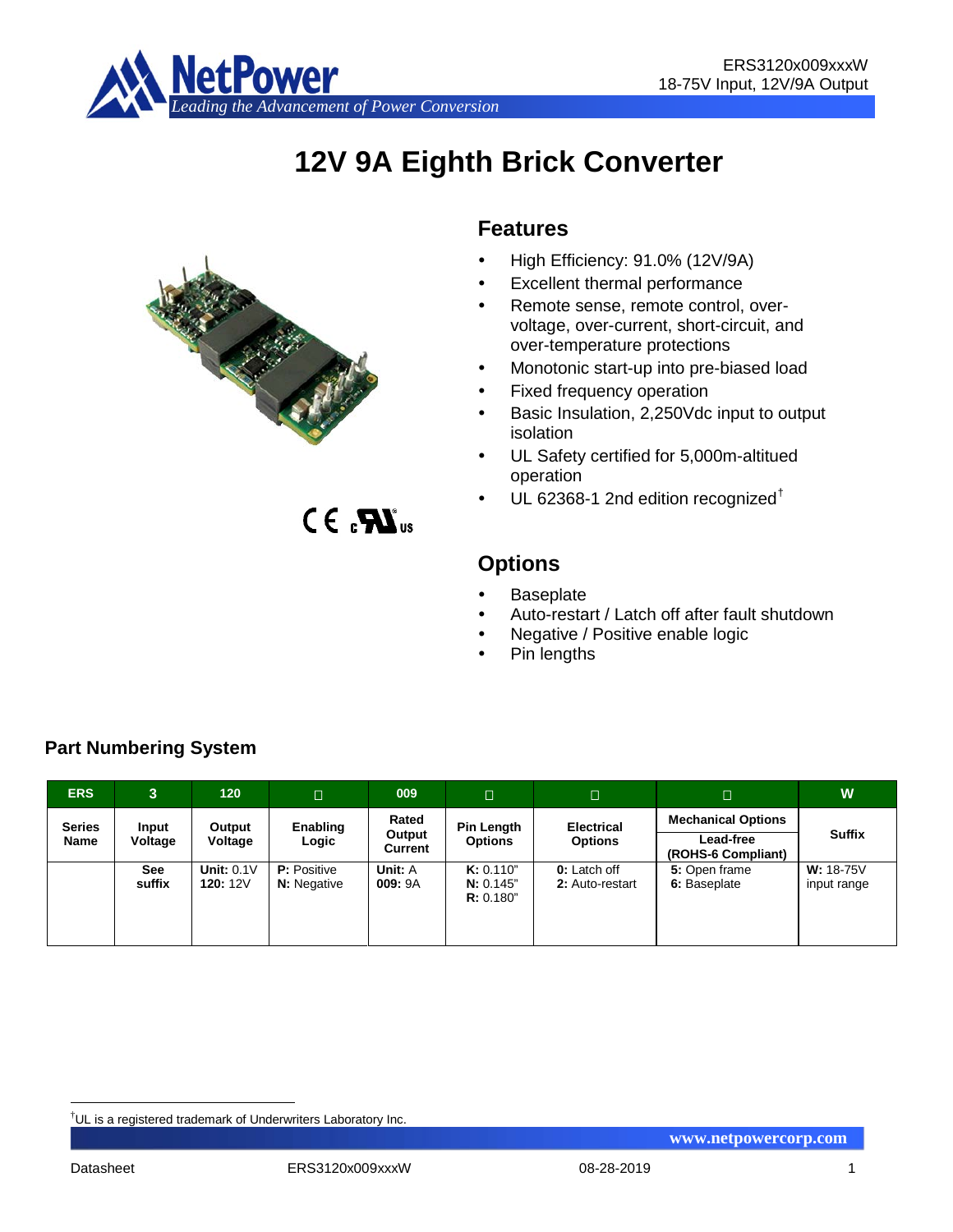

# **Absolute Maximum Rating**

Excessive stresses over these absolute maximum ratings can cause permanent damage to the converter. Operation should be limited to the conditions outlined under the Electrical Specification Section.

| <b>Parameter</b>                                                             | Min    | <b>Max</b> | Unit |
|------------------------------------------------------------------------------|--------|------------|------|
| Input Voltage (continuous)                                                   | $-0.5$ | 75         | Vdc  |
| Input Voltage (< 100ms, operating)                                           |        | 100        | Vdc  |
| Input Voltage (continuous, non-operating)                                    |        | 100        | Vdc  |
| <b>Operating Ambient Temperature</b><br>(See Thermal Considerations section) | -40    | $85*$      | °С   |
| Storage Temperature                                                          | -55    | 125        | °С   |

*\*Derating curves provided in this datasheet end at 85ºC ambient temperature. Operation above 85ºC ambient temperature is allowed provided the temperatures of the key components or the baseplate do not exceed the limit stated in the Thermal Considerations section.*

# **Electrical Specifications**

These specifications are valid over the converter's full range of input voltage, resistive load, and temperature unless noted otherwise.

#### **Input Specifications**

| <b>Parameter</b>                                                                         | <b>Min</b> | <b>Typical</b> | <b>Max</b> | Unit |
|------------------------------------------------------------------------------------------|------------|----------------|------------|------|
| Input Voltage                                                                            | 18         | 36             | 75         | Vdc  |
| Input Current                                                                            |            |                | 10         | A    |
| Quiescent Input Current (typical Vin)                                                    |            | 80             | 100        | mA   |
| <b>Standby Input Current</b>                                                             |            | 8              | 10         | mA   |
| Input Reflected-ripple Current, peak-to-peak<br>(5 Hz to 20 MHz, 12 µH source impedance) |            | 10             |            | mA   |
| Input Turn-on Voltage Threshold                                                          | 16.5       | 17             | 17.8       |      |
| Input Turn-off Voltage Threshold                                                         | 15.5       | 16             | 16.5       |      |
| Input Voltage ON/OFF Control Hysteresis                                                  | 0.5        |                | 1.5        |      |

#### **Output Specifications**

| <b>Parameter</b>                                                                                                                                                                                  | <b>Min</b> | <b>Typical</b>     | <b>Max</b>       | Unit             |
|---------------------------------------------------------------------------------------------------------------------------------------------------------------------------------------------------|------------|--------------------|------------------|------------------|
| Output Voltage Set Point<br>(typical Vin; full load; $Ta = 25^{\circ}C$ )                                                                                                                         |            | 12.0               |                  | ٧                |
| Output Voltage Set Point Accuracy<br>(typical Vin; full load; $Ta = 25^{\circ}C$ )                                                                                                                | $-1.5$     |                    | $+1.5$           | %Vo              |
| Output Voltage Set Point Accuracy (over all conditions)                                                                                                                                           | -3         |                    | $+3$             | %Vo              |
| <b>Output Regulation:</b><br>Line Regulation (full range input voltage, 1/2 full load)<br>Load Regulation(full range load, typical Vin)<br>Temperature (Ta = -40 $^{\circ}$ C to 85 $^{\circ}$ C) |            | 0.05<br>0.05<br>15 | 0.2<br>0.2<br>50 | %Vo<br>%Vo<br>mV |
| Output Ripple and Noise Voltage<br><b>RMS</b><br>Peak-to-peak (5 Hz to 20 MHz bandwidth, typical Vin)                                                                                             |            |                    | 20<br>80         | mVrms<br>mVp-p   |
| <b>Output Current</b>                                                                                                                                                                             | 0          |                    | 9                | A                |
| <b>Output Power</b>                                                                                                                                                                               | 0          |                    | 108              | W                |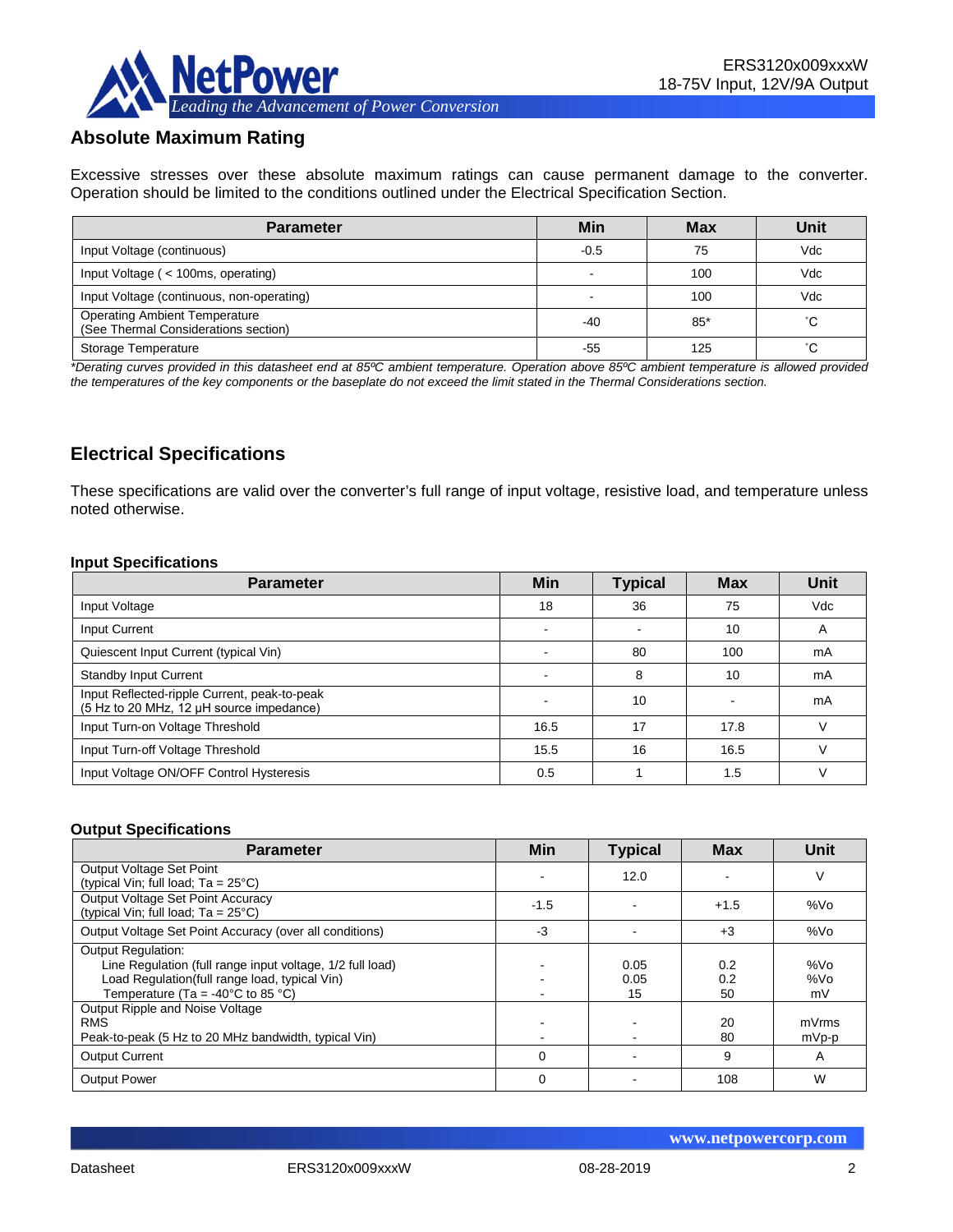

#### **Output Specifications (Continued)**

| <b>Parameter</b>                                                                                                                                                                                                                                                         | Min  | <b>Typical</b> | <b>Max</b> | <b>Unit</b>      |
|--------------------------------------------------------------------------------------------------------------------------------------------------------------------------------------------------------------------------------------------------------------------------|------|----------------|------------|------------------|
| Efficiency<br>(typical Vin; full load; $Ta = 25^{\circ}C$ )                                                                                                                                                                                                              |      | 91.0           |            | $\%$             |
| <b>Output Ripple Frequency</b>                                                                                                                                                                                                                                           | 280  | 300            | 320        | <b>kHz</b>       |
| <b>External Load Capacitance</b>                                                                                                                                                                                                                                         |      |                | 1,600      | μF               |
| Startup Delay, duration from enabling signal to Vo reaches 10% of its set<br>point.<br>(typical Vin; full load; $Ta = 25^{\circ}C$ )                                                                                                                                     |      | 1.5            |            | ms               |
| Startup Time, duration for Vo to rise from 10% of its set point to within its<br>regulation band.<br>(typical Vin; full load; $Ta = 25^{\circ}C$ )                                                                                                                       |      | 4.5            |            | ms               |
| Output Over Current Protection Set Point (full load)                                                                                                                                                                                                                     | 9.6  | 10.5           | 12         | A                |
| Output Over Voltage Protection Set Point (typical Vo)                                                                                                                                                                                                                    | 13.5 | 15             | 16.5       | V                |
| Output Trim Range in % of typical Vo                                                                                                                                                                                                                                     | 80   |                | 110        | $\%$             |
| <b>Dynamic Response</b><br>(typical Vin; Ta = $25^{\circ}$ C; load transient 0.1A/ $\mu$ s)<br>Load steps from 50% to 75% of full load:<br>Peak deviation<br>Settling time (within 10% band of Vo deviation)<br>Load step from 50% to 25% of full load<br>Peak deviation |      | 5<br>150<br>5  |            | %Vo<br>μs<br>%Vo |
| Settling time (within 10% band of Vo deviation)                                                                                                                                                                                                                          |      | 150            |            | μs               |

#### **General Specifications**

| <b>Parameter</b>                                                                                                | Min            | <b>Typical</b> | <b>Max</b> | <b>Unit</b>  |
|-----------------------------------------------------------------------------------------------------------------|----------------|----------------|------------|--------------|
| Remote Enable                                                                                                   |                |                |            |              |
| Logic Low:                                                                                                      |                |                |            |              |
| $ION/OFF = 1.0mA$                                                                                               | 0              |                | 1.2        |              |
| $VON/OFF = 0.0V$                                                                                                |                |                | 1.0        | mA           |
| Logic High:                                                                                                     |                |                |            |              |
| $ION/OFF = 0.0µA$                                                                                               | 3.5            |                | 15         |              |
| Leakage Current                                                                                                 | $\blacksquare$ |                | 50         | μA           |
| <b>Isolation Capacitance</b>                                                                                    |                | 1,200          |            | pF           |
| <b>Insulation Resistance</b>                                                                                    | 10             |                |            | MΩ           |
| Calculated MTBF (Telecordia SR-332, 2011, Issue 3), full load, 40°C,<br>60% upper confidence level, typical Vin |                | 9.8            |            | $10^6$ -hour |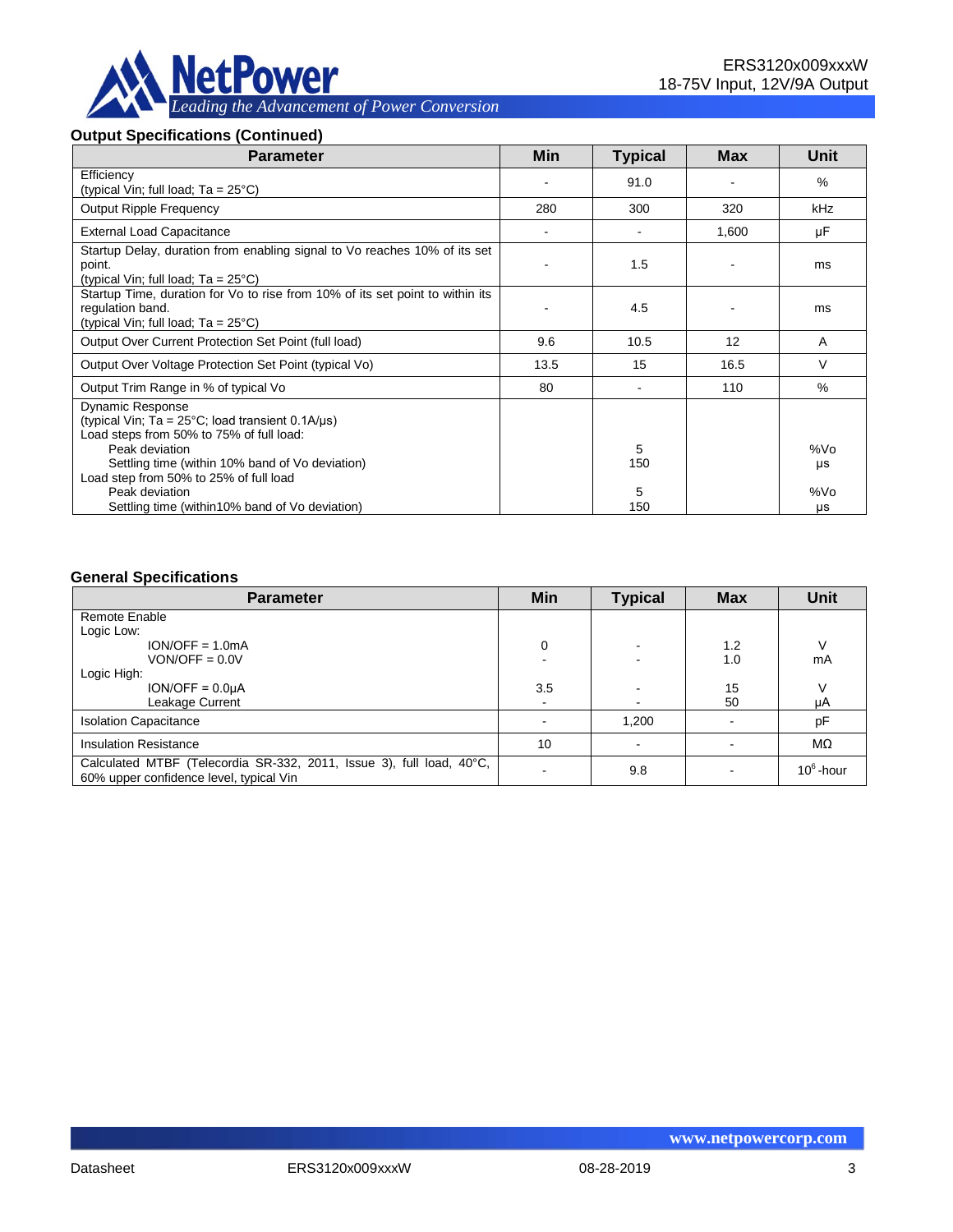

# **Characteristic Curves**



**Time – t (2μs/div) Figure 5.** Output Ripple Voltage at Full Load

**Time – t (2μs/div) Figure 6.** Input Reflected Ripple Current at Full Load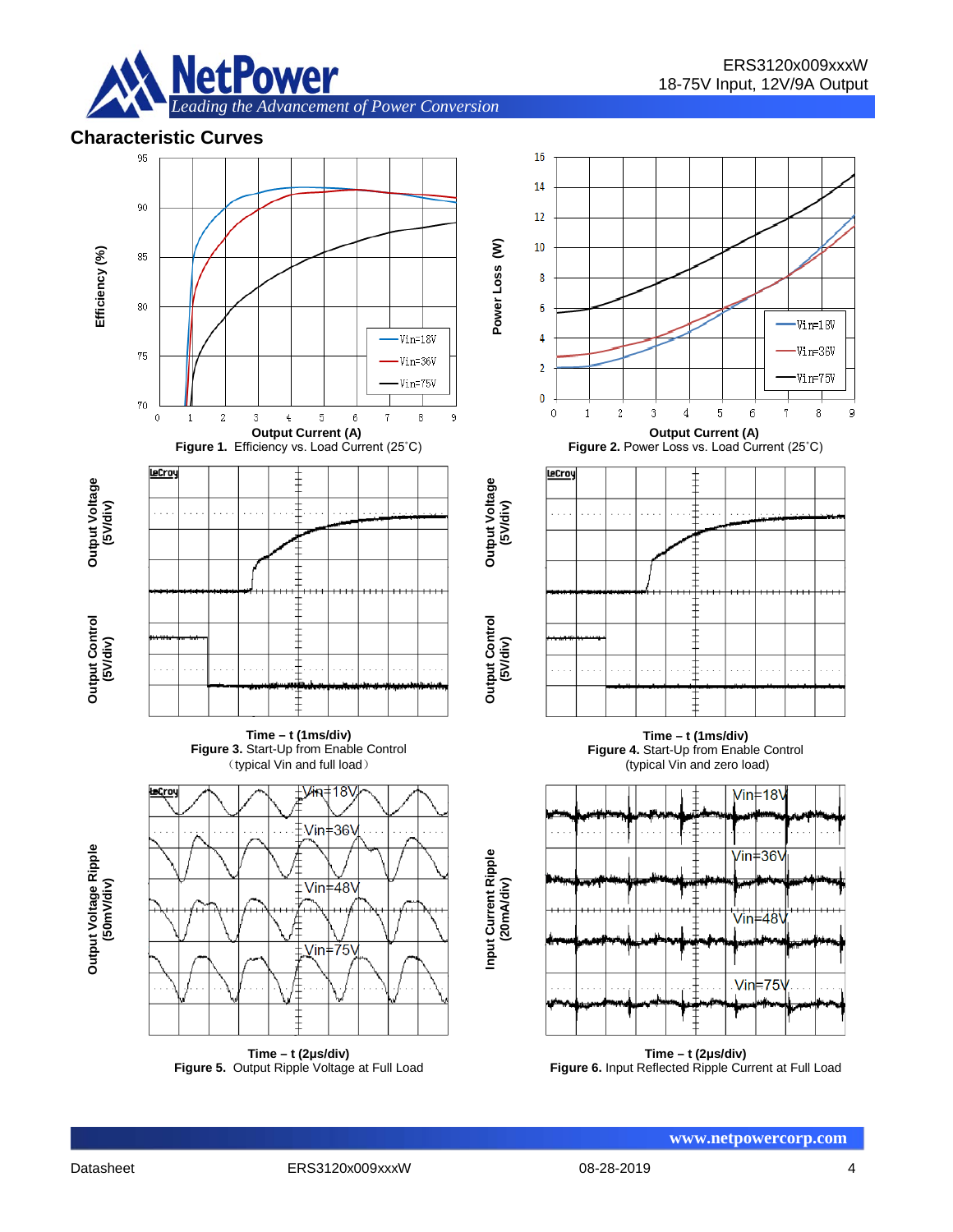



**Time – t (100μs/div) Figure 7.** Transient Load Response (typical Vin, load current steps from 50% to 25% at a slew rate



**Figure 9**. Current Derating Curve for Airflow Direction 3 (Ref. Fig. 10 for Airflow Direction; Vin = 36V, open frame unit using solder interface)





**Time – t (100μs/div) Figure 8.** Transient Load Response (typical Vin, load current steps from 50% to 75% at a slew rate  $0.1A/\mu s$ 



**Figure 10.** Thermal Image for Airflow Direction 3 (7.4A output, 55°C ambient, 200 LFM, typical Vin open frame unit)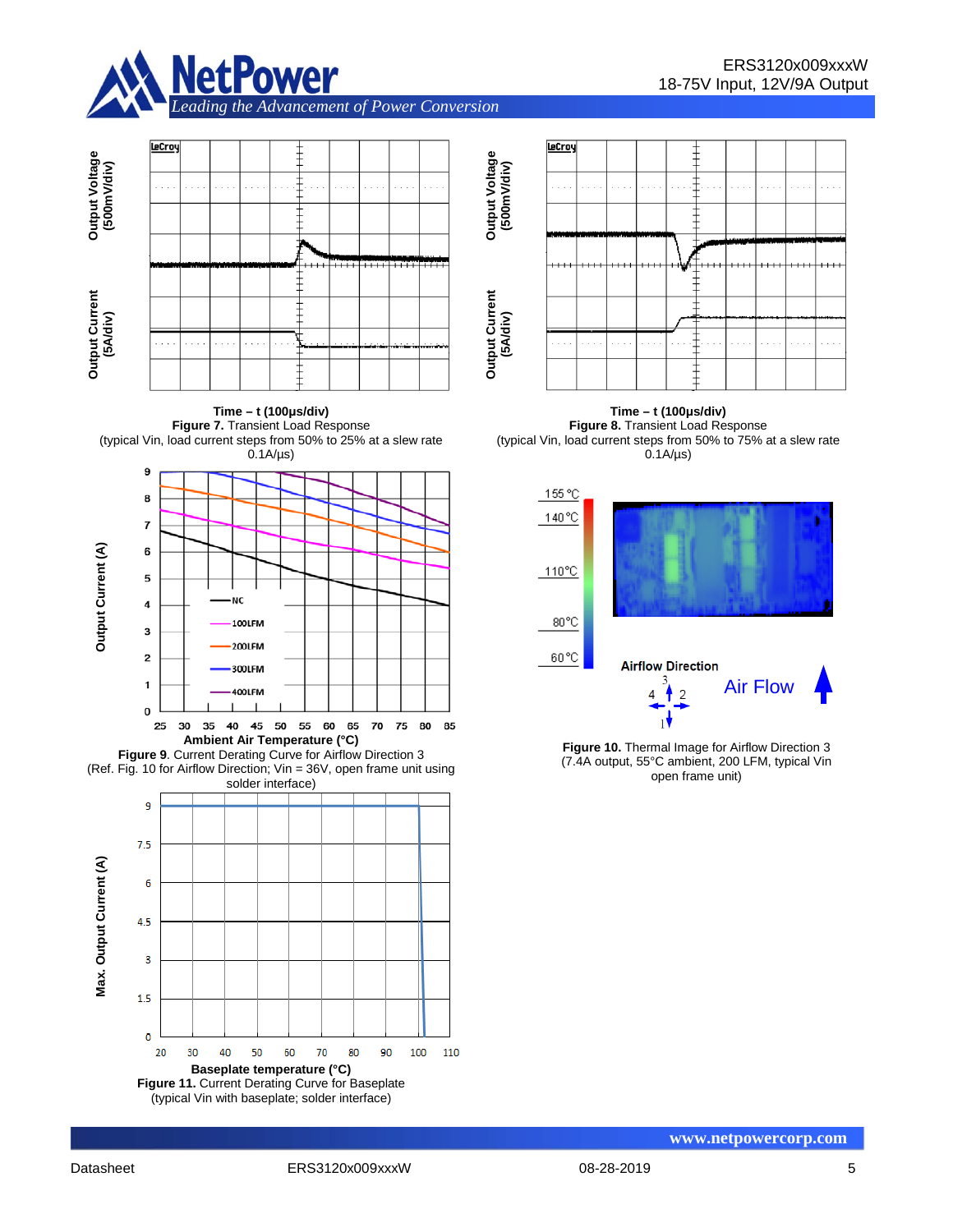



## **Feature Descriptions**

#### **Remote ON/OFF**

The converter can be turned on and off by changing the voltage between the ON/OFF pin and Vin(-). The ERS3 Series of converters are available with factory selectable positive logic and negative logic.

For the negative control logic, the converter is ON when the ON/OFF pin is at a logic low level and OFF when the ON/OFF pin is at a logic high level. For the positive control logic, the converter is ON when the ON/OFF pin is at a logic high level and OFF when the ON/OFF pin is at a logic low level.

With the internal pull-up circuitry, a simple external switch between the ON/OFF pin and Vin(-) can control the converter. A few example circuits for controlling the ON/OFF pin are shown in Figures 12, 13 and 14.

The logic low level is from 0V to 1.2V and the maximum sink current during logic low is 1mA. The external switch must be capable of maintaining a logic-low level while sinking up to this current. The logic high level is from 3.5V to 15V. The converter has an internal pull-up circuit that ensures the ON/OFF pin at a high logic level when the leakage current at ON/OFF pin is no greater than 50μA.



**Figure 12.** Opto Coupler Enable Circuit



**Figure 13.** Open Collector Enable Circuit



**Figure 14.** Direct Logic Drive

#### **Remote SENSE**

The remote SENSE pins are used to sense the voltage at the load point to accurately regulate the load voltage and eliminate the impact of the voltage drop in the power distribution path.

SENSE (+) and SENSE (-) pins should be connected between the points where voltage regulation is desired. The voltage between the SENSE pins and the output pins must not exceed the smaller of 0.5V or 10% of typical output voltage.

[Vout (+) - Vout (-)] - [SENSE (+) - SENSE (-)] <MIN {0.5V, 10%Vo}

When remote sense is not used, the SENSE pins should be connected to their corresponding output pins. If the SENSE pins are left floating, the converter will deliver an output voltage slightly higher than its specified typical output voltage.

## **Output Voltage Adjustment (Trim)**

The trim pin allows the user to adjust the output voltage set point. To increase the output voltage, an external resistor is connected between the TRIM pin and SENSE(+). To decrease the output voltage, an external resistor is connected between the TRIM pin and SENSE(-). The output voltage trim range is 80% to 110% of the specified typical output voltage.

The circuit configuration for trim down operation is shown in Figure 15. To decrease the output voltage, the value of the external resistor should be

$$
Rdown = (\frac{511}{\Delta} - 10.22)(k\Omega)
$$

**Where**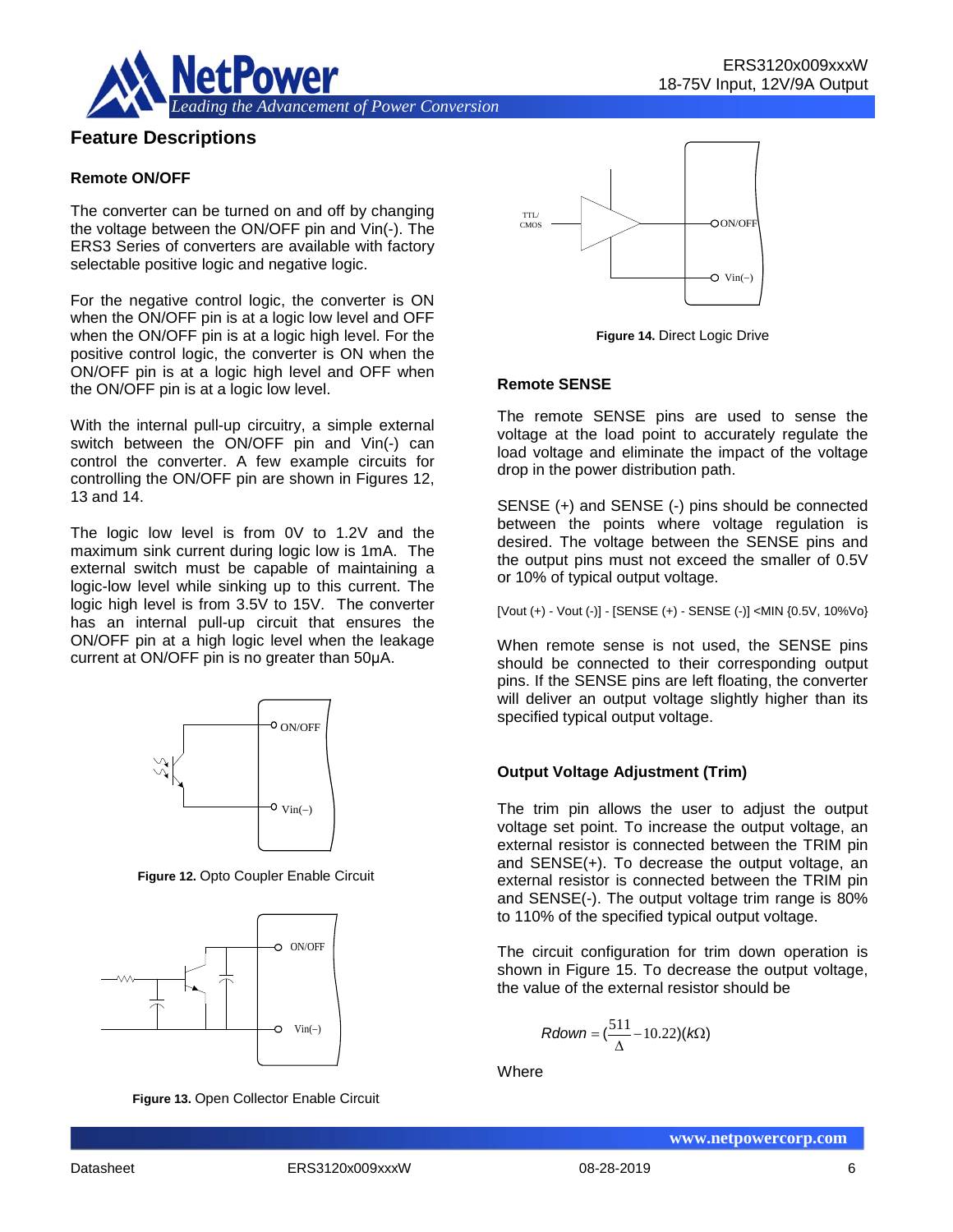

$$
\Delta = \left(\frac{|Vnom - Vadj|}{Vnom}\right) \times 100
$$

And

V*nom* = Typical Output Voltage V*adj* = Adjusted Output Voltage

The circuit configuration for trim up operation is shown in Figure 16. To increase the output voltage, the value of the resistor should be

$$
Rup = \left(\frac{5.11\text{Vol}(100 + \Delta)}{1.225\Delta} - \frac{511}{\Delta} - 10.22\right)(k\Omega)
$$

**Where** 

V*o* = Typical Output Voltage

As the output voltage at the converter output terminals are higher than the specified typical level when using the trim up and/or remote sense functions, it is important to make sure that the voltage at the output terminals does exceed the maximum power rating of the converter as given in the Specifications table.



**Figure 15.**Circuit to Decrease Output Voltage



**Figure 16.**Circuit to Increase Output Voltage

## **Input Under-Voltage Lockout**

This feature prevents the converter from starting until the input voltage reaches the turn-on voltage threshold, and keeps the converter running until the input voltage falls below the turn-off voltage threshold. Both turn-on and turn-off voltage thresholds are defined in the Input Specifications table. The hysteresis prevents oscillations.

## **Output Over-Current Protection (OCP)**

This converter can be ordered in either latch-off or auto-restart version upon OCP, OVP, and OTP.

With the latch-off version, the converter will latch off when the load current exceeds the limit. The converter can be restarted by toggling the ON/OFF switch or recycling the input voltage.

With the auto-restart version, the converter will operate in a hiccup mode (repeatedly try to restart) until the cause of the over-current condition is cleared.

## **Output Over-Voltage Protection (OVP)**

With the latch-off version, the converter will latch off when the output voltage exceeds the limit. The converter can be restarted by toggling the ON/OFF switch or recycling the input voltage.

With the auto-restart version, the converter will operate in a hiccup mode (repeatedly try to restart) until the cause of the over-voltage condition is cleared.

## **Over Temperature Protection (OTP)**

With the latch-off version, the converter will shut down and latch off if an over-temperature condition is detected. The converter has a temperature sensor located at a carefully selected position, which represents the thermal condition of key components of the converter. The thermal shutdown circuit is designed to turn the converter off when the temperature at the sensor reaches 120°C. The module can be restarted by toggling the ON/OFF switch or recycling the input voltage.

With the auto-restart version, the converter will resume operation after the converter cools down.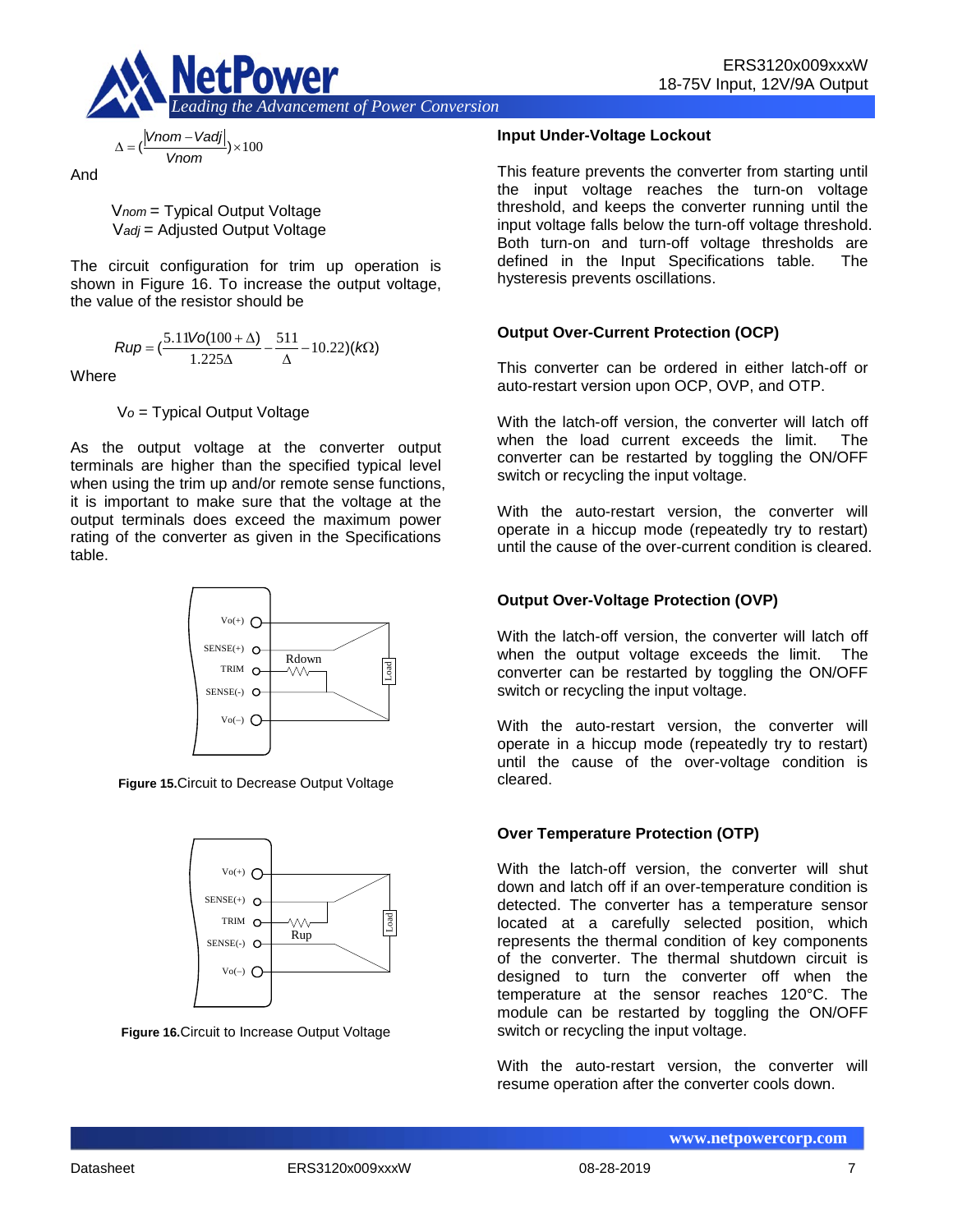

## **Design Considerations**

As with any DC/DC converter, the stability of the ERS3 converters may be compromised if the source impedance is too high or inductive. It's desirable to keep the input source ac-impedance as low as possible. Although the converters are designed to be stable without adding external input capacitors for typical source impedance, it is recommended to add 100 µF low ESR electrolytic capacitors at the input of the converter for each 100W output power, which reduces the potential negative impact of the source impedance on the converter stability. These electrolytic capacitors should have sufficient RMS current rating over the operating temperature range.

The converter is designed to be stable without additional output capacitors. To further reduce the output voltage ripple or improve the transient response, additional output capacitors are often used in applications. When additional output capacitors are used, a combination of ceramic capacitors and tantalum/polymer capacitors shall be used to provide good filtering while assuring the stability of the converter.

# **Safety Considerations**

The ERS3 Series of converters is designed in accordance with EN 62368 Safety of Information Technology Equipment Including Electrical Equipment. The converters are recognized by UL in both USA and Canada to meet the requirements in UL 62368, Safety of Information Technology Equipment and applicable Canadian Safety Requirement, and ULc 62368. Flammability ratings of the PWB and plastic components in the converter meet 94V-0.

To protect the converter and the system, an input line fuse is highly recommended on the un-grounded input end.

# **Thermal Considerations**

The ERS3 Series of converters can operate in various thermal environments. Due to the high efficiency and optimal heat distribution, these converters exhibit excellent thermal performance.

The maximum allowable output power of any power

converter is usually determined by the electrical design and the maximum operating temperature of its components. The ERS3 Series of converters have been tested comprehensively under various conditions to generate the derating curves with the

consideration for long term reliability.

The thermal derating curves are highly influenced by the test conditions. One of the critical variables is the interface method between the converter and the test fixture board. There is no standard method in the industry for the derating tests. Some suppliers use sockets to plug in the converter, while others solder the converter into the fixture board. It should be noted that these two methods produce significantly different results for a given converter. When the converter is soldered into the fixture board, the thermal performance of the converter is significantly improved compared to using sockets due to the reduction of the contact loss and the thermal impedance from the pins to the fixture board. Other factors affecting the results include the board spacing, construction (especially copper weight, holes and openings) of the fixture board and the spacing board, temperature measurement method and ambient temperature measurement point. The thermal derating curves in this datasheet are obtained using a PWB fixture board and a PWB spacing board with no opening, a board-to-board spacing of 1", and the converter is soldered to the test board with thermal relieves.

Note that the natural convection condition was measured at 0.05 m/s to 0.15 m/s (10ft./min. to 30 ft./min.

## **Heat Transfer without a Baseplate**

With single-board DC/DC converter designs, convection heat transfer is the primary cooling means for converters without a baseplate. Therefore, airflow speed should be checked carefully for the intended operating environment. Increasing the airflow over the converter enhances the heat transfer via convection.

Figure 17 shows a recommended temperature monitoring point for open frame modules. For reliable operation, the temperature at this location should not continuously exceed 120 °C.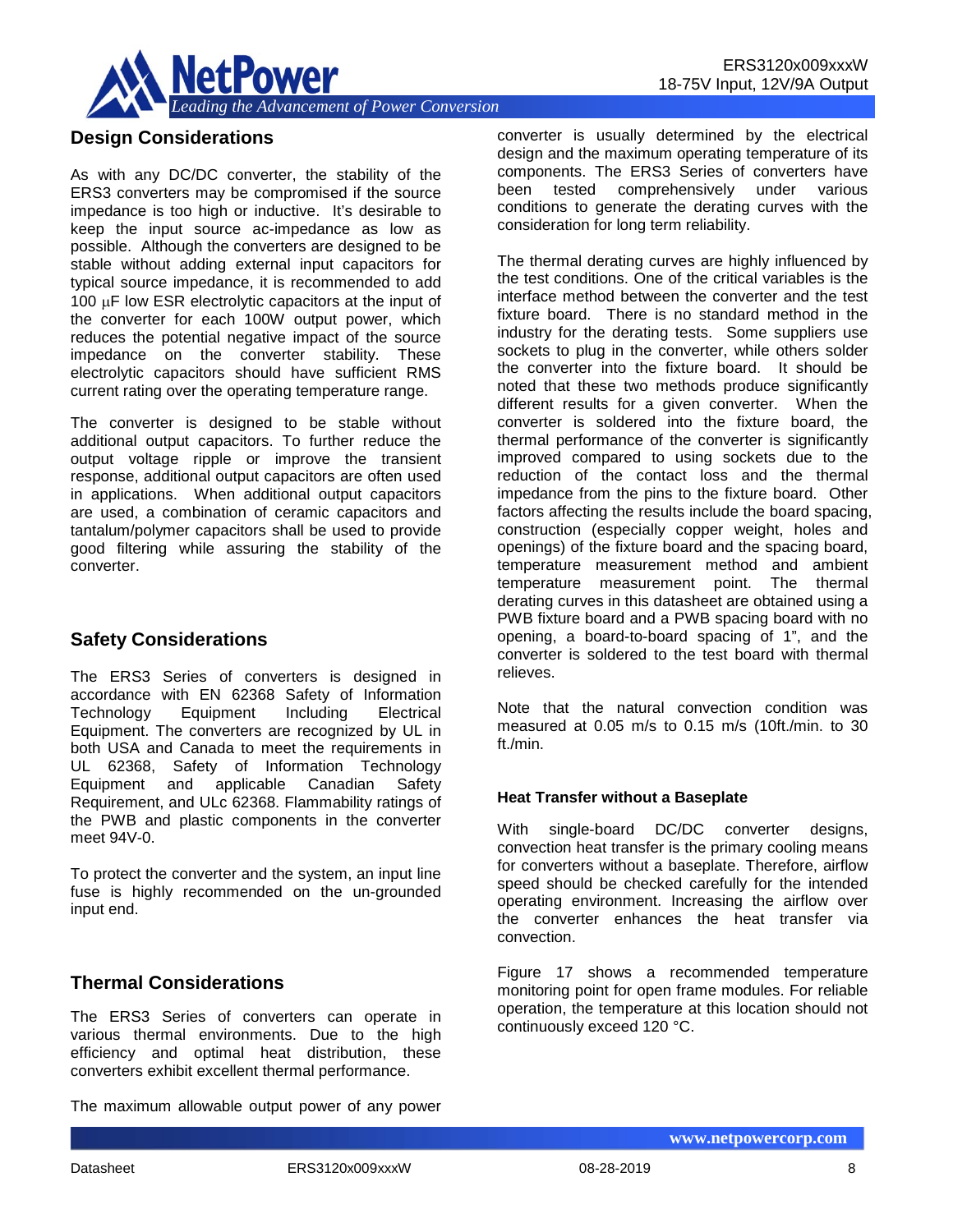



**Figure 17.** Temperature Monitoring Locations

#### **Heat Transfer with a Baseplate**

The ERS3 Series of converters has the option of using a baseplate for enhanced thermal performance.

The typical height of the converter with the baseplate option is 0.50''. The use of an additional heatsink or cold-plate can further improve the thermal performance of the converter. With the baseplate option, an additional heatsink can be attached to the converter using M3 screws.

For reliable operation, the baseplate temperature should not continuously exceed 100 °C

## **EMC Considerations**

The EMC performance of the converter is related to the layout and filtering design of the customer board. Careful layout and adequate filtering around the converter are important to confine noise generated by the switching actions in the converter and to optimize system EMC performance.